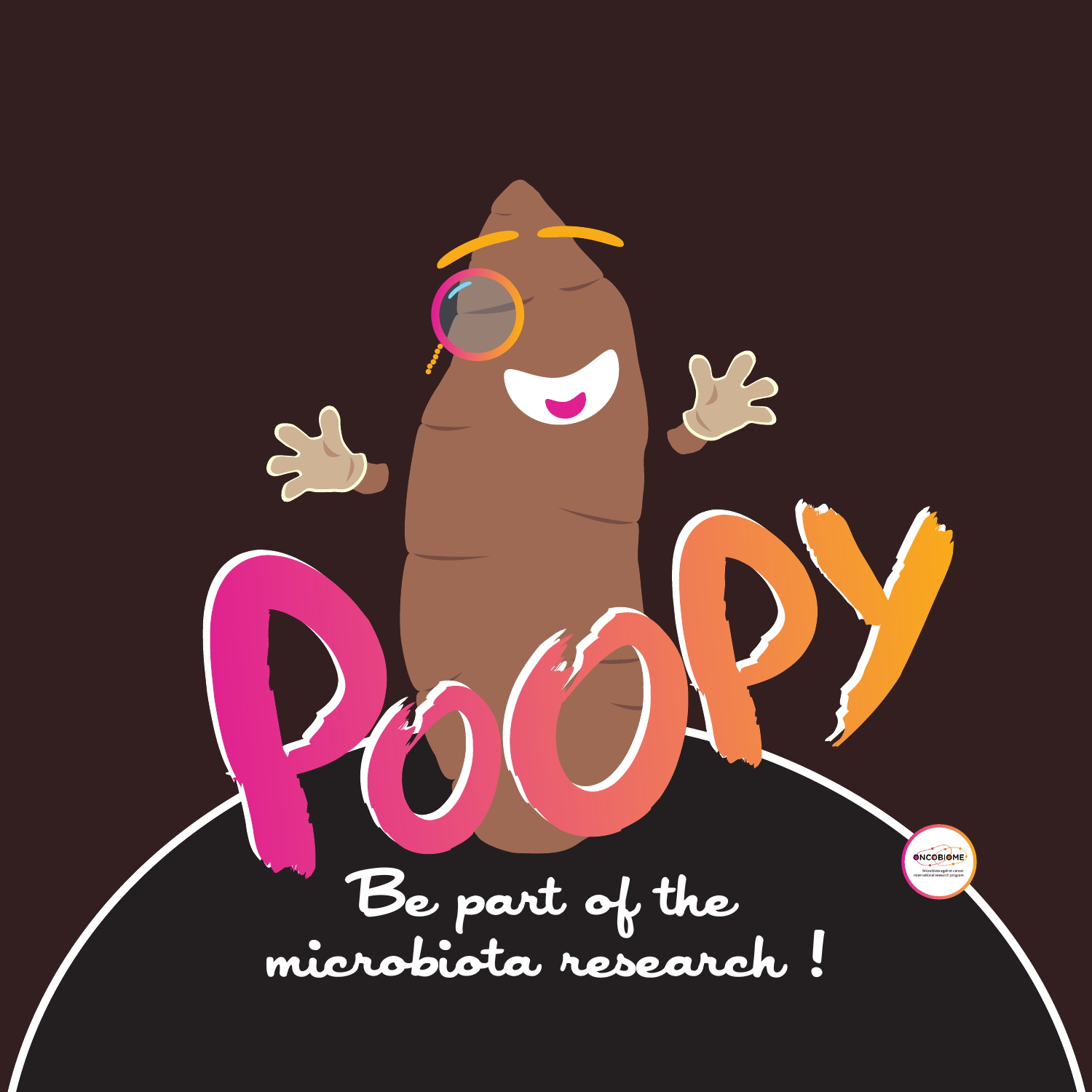Collection on the eve or day of your<br>hospital<sub>sist</sub>!

Urinate

first, so as

## THE POOPY sample

 A stool sample takes only a few minutes, but it gives us very valuable information. All micro-organisms are **fragile.** Sample **quality**, determined by observance of the steps below, **is essential.**



- 1 white bag
- $\cdot$  1 wipe
- 2 tubes containing stabilising solution with integrated spoon
- 1 pair of gloves
- 1 small transparent bag

to<br>contaminate constant ! Wash<br>the sample ! Wash<br>and put on gloves before !<br>taking the sample !

NCOBIOME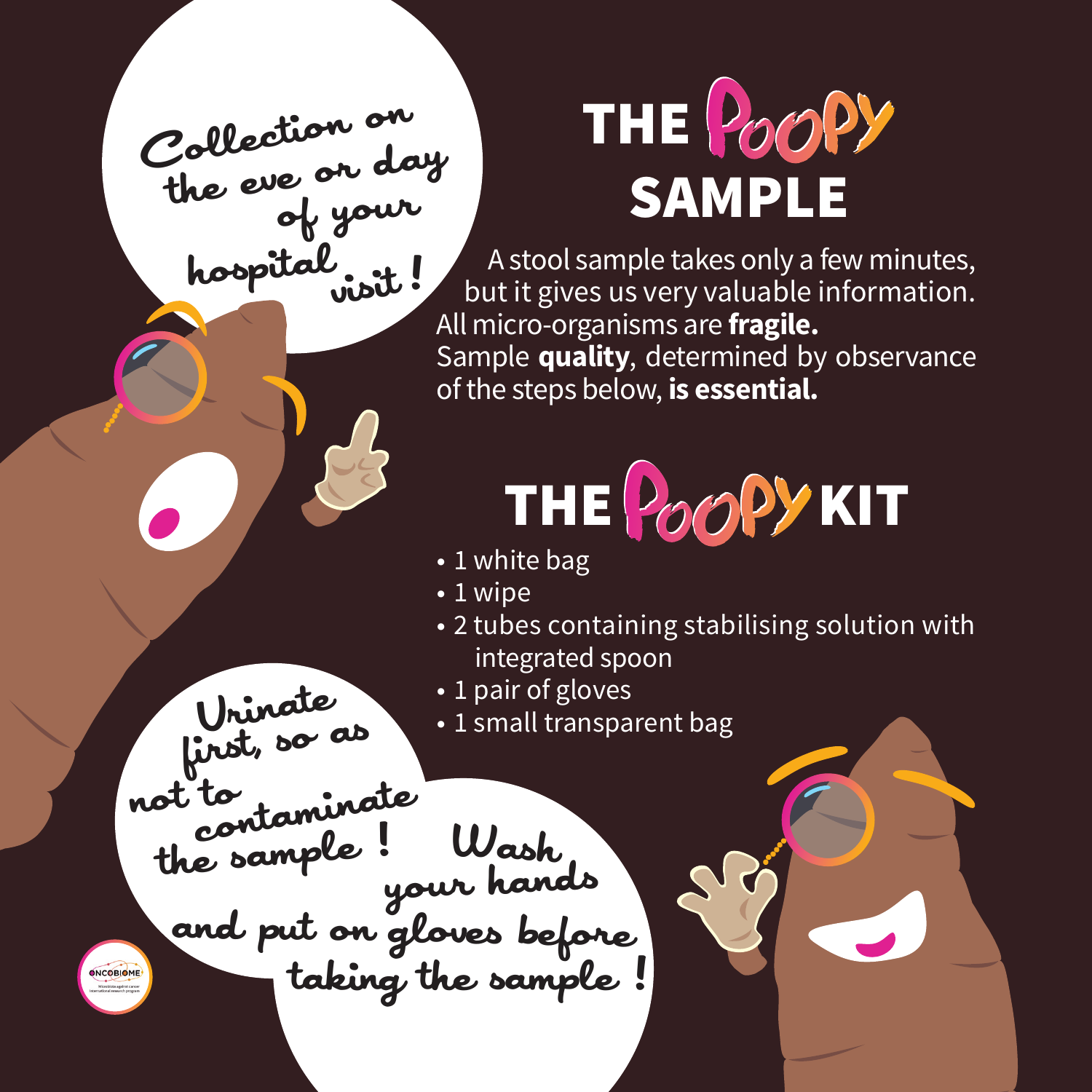# THE POOPY POTION

#### step 1

- cover and obstruct the toilet bowl with the white bag
- place the wipe in the middle of the bag. Push

#### step 2

- unscrew one of the tubes (take care not to spill the solution)
- take the spoon and fill it to the brim with stools
- place the spoon in the tube, screw on the cap
- repeat with the second tube

### step 3

- place the tubes in the transparent bag
- close the bag carefully

#### step 4

- flush any leftover stools in the toilet
- fold the white bag over the wipe
- throw it in the trash

#### step 5

• place the tubes upright in the refrigerator

ONCOBIOME